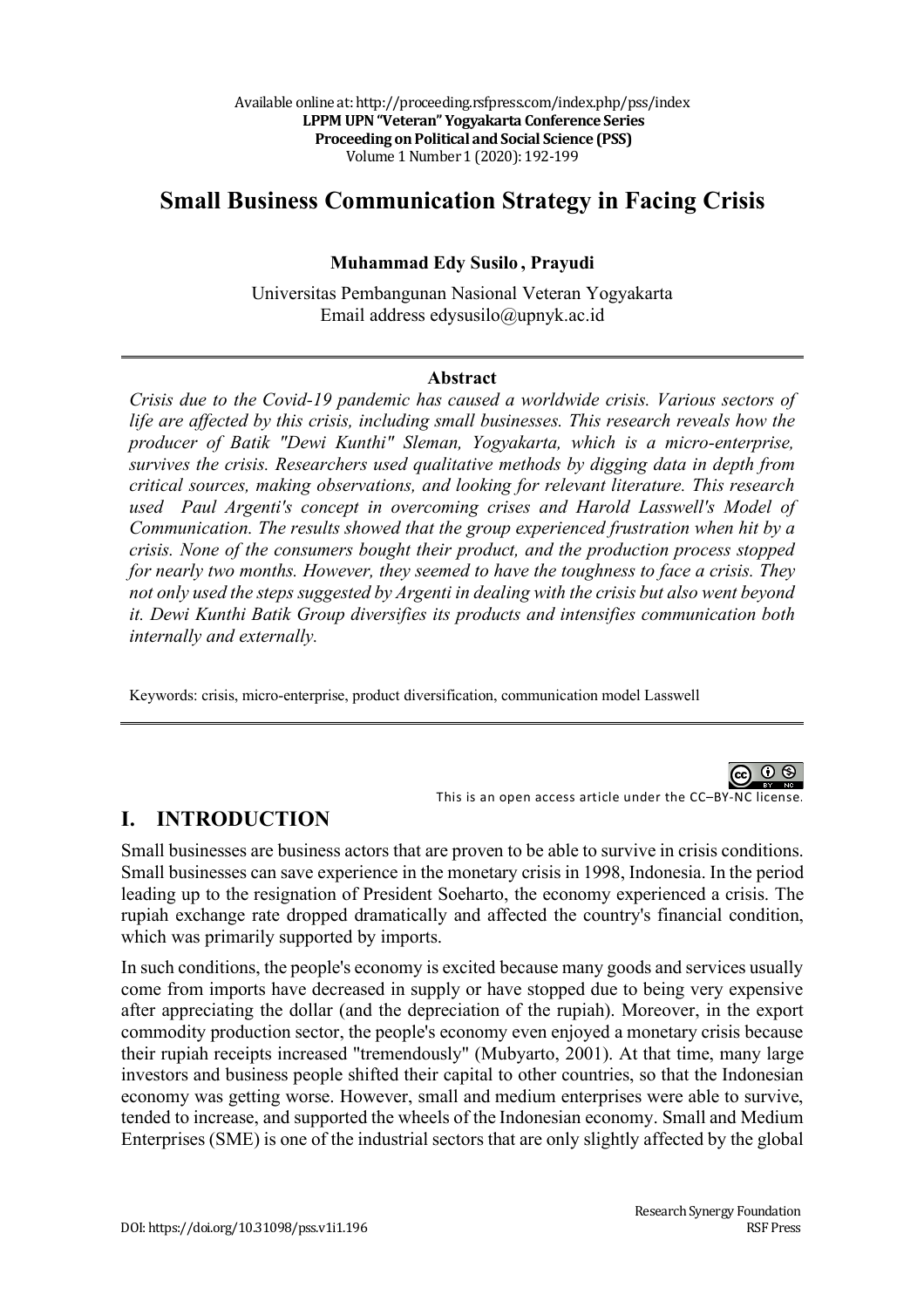crisis that hit the world because SMEs can be taken into account in increasing market competitiveness. The role of SMEs at that time was seen as a lifesaver in the process of economic recovery. It encouraged economic growth and the workforce to prosper the people (Seran, Roron, Londa, 2017).

SME is a type of small-scale business and is not a subsidiary or branch of any company. It is a business that starts with a capital of around IDR 50,000,000. The number of employees is less than 20 people. Micro, Small, and Medium Enterprises (MSMEs) have a strategic role in the Indonesian economy. Data from the Ministry of Cooperatives and Small and Medium Enterprises of Indonesia in 2018 shows that the number of MSME business units is 99.9% of the total business units or 62.9 million units. SMEs to absorb 97% of total employment, 89% of which exist in the micro sector, and accounted for 60% of gross domestic product (Haryanti, Hidayah, 2018).

This article focuses on a small business is people's business, namely "Dewi Kunthi", located in Murang, Triharjo, Sleman District, Sleman Regency, is facing a crisis. A group was established in 2012 on the initiative of the Industry and Trade Service (Disperindag), Sleman Regency. This group of 20 members was formed to improve community welfare through empowerment in the economic field. Almost all members are housewives who initially did not have their income. The batik production that they are involved in is something entirely new for the members. Herein lies its attractiveness, namely from something new to a running business with quite a lot of production. On average, there are 1.200 pieces of batik cloth produced each year.

However, the dynamics of this business group were disrupted when the Covid-19 (Corona Virus Disease) pandemic hit in the first half of 2020. Production had to stop due to no orders. At the same time, members still had to survive in group activities. If there were group members discouraged by this condition, it could spread to other members and had a destructive impact on the group.

So quickly, this virus has spread to various parts of the world, causing an unprecedented crisis. All countries have closed access to the country. Many cities in the world are locked down or closed for access in and out. Air, land, and sea transportation stopped. Daily activities stop or transform into online activities.

Based on the website *Coronavirus COVID-19 Global Cases in real-time*, the numbers related to this case continue to increase. As of March 17, 188,638 cases of the Covid-19 virus were recorded in more than 90 countries globally. The highest number of cases is still in China, followed by Italy, Iran, Spain, and South Korea (Bahtiar, Saragih, 2020).

Moody's *Investor Service* predicts Indonesia's economic growth in 2020 will experience a slowdown at 4.8% of the Gross Domestic Product (GDP). This value is below the growth in 2019, which was at 5.02%. This economic slowdown predicted expected to continue in 2021, even though it is accompanied by a slight strengthening, namely growing by only 4.9% (Thomas, 2020).

The economic sector is experiencing a significant impact. There were slumps everywhere. The European Union is experiencing the deepest recession, even the worst in 25 years. Regional GDP contracted or minus to 11.9% in the second quarter of 2020. At the same time,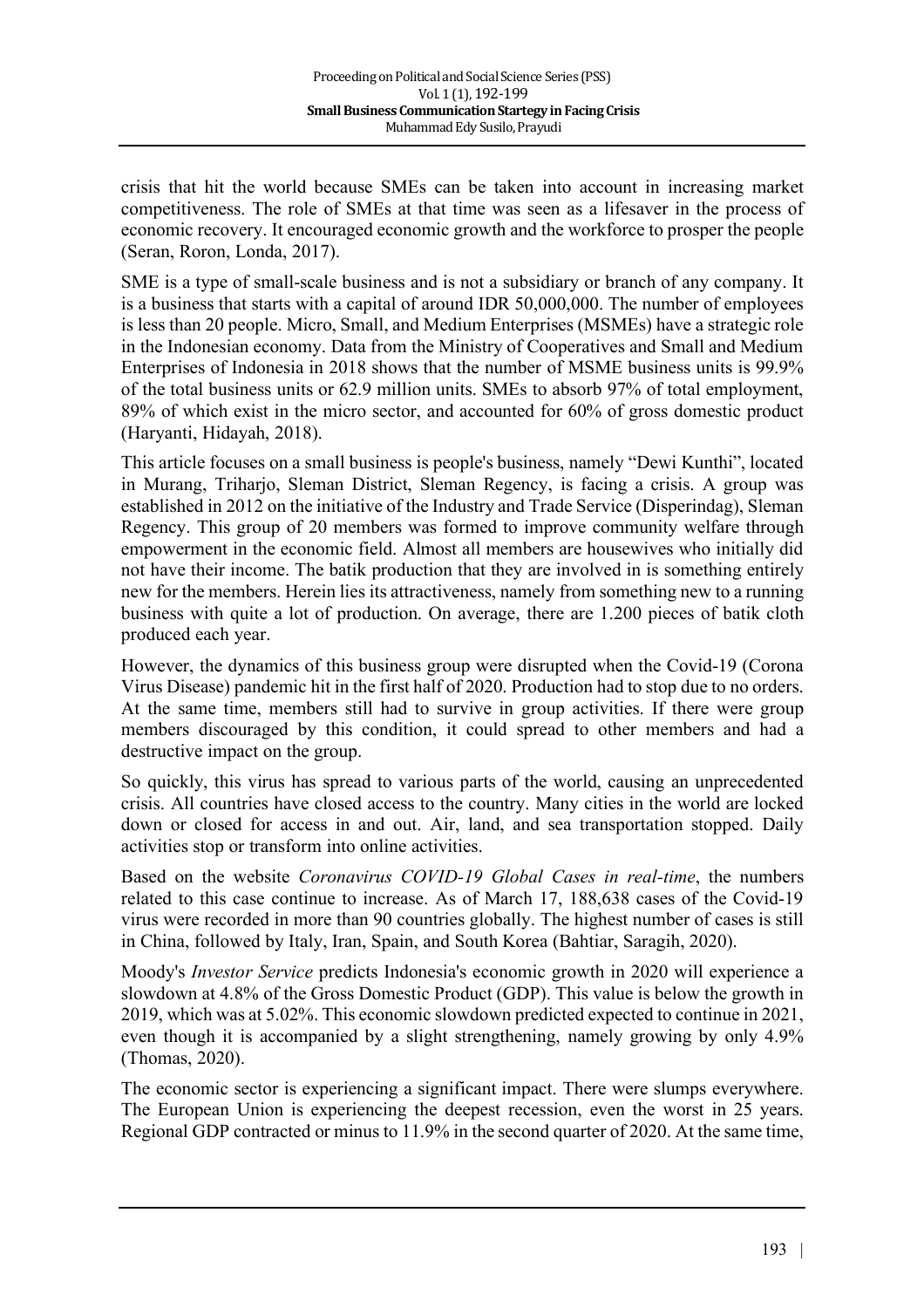the United States economy decreased by 32.9% from April to June 2020. Meanwhile, the economy in Hong Kong contracted -9% in the second quarter of 2020 (Arbar, 2020). In a crisis like this, the MSME sector needs special attention from the government because it is the most significant contributor to GDP and can be a mainstay in absorbing labor, substituting consumer goods or semi-finished goods.

The spread of this disease has become a crisis for business actors. A crisis is a situation, event, or prediction that threatens unexpectedly and unexpectedly, has a dramatic impact, damages reputation, and disrupts the sustainability of an individual or organization that drives the organization to *the chaos* that affects employees, products, services, and financial conditions. A crisis is a critical period related to an event that may harm the organization. Therefore, quick and precise decisions need to be made to avoid affecting the overall operations of the organization. This article answers the question of how are small business group communication strategies in dealing with crises?

### **II. LITERATURE REVIEW**

*Publicly Available Specification* (PAS) defines a crisis as "an abnormal, unstable and complex situation, in which it is a threat to the strategic objectives, reputation or existence of an organization." In terms of the nature of the crisis, there is a *sudden and smoldering crisis*. The sudden crisis "was marked by an outright attack. They tend to be unpredictable and increase very quickly, often resulting from events or incidents that may occur outside of organizational control (Hamidovic, 2014).

Meanwhile, according to Sappriel, "an event, revelation, allegation or set of circumstances which threatens the integrity, reputation, or survival of an individual or organization. It challenges the public's sense of safety, values , or appropriateness. The actual or potential damage to the organization is considerable, and the organization cannot, on its own, put an immediate end to it (2003).

Crisis conditions are conditions that are not normal. Therefore, in this condition, extraordinary efforts are required. This is based on the idea that a crisis is like a crossroads. An ongoing crisis can lead to an organization's death, but there are also many success stories that a crisis can be a turning point towards a better condition than before the crisis.

Regional quarantine is carried out to reduce the rate of spread of the virus. By just staying at home, people are expected not to be exposed to this deadly disease. Coronavirus, among others, spread through air, droplets, and contaminated surfaces. If a person is forced to go outside, health protocol recommends that he wear a face mask. This item is something that everyone should have during a pandemic.

Businesses managed by small groups also experience the same condition. They must be slumped because of the pandemic that comes like a storm. The business groups that are founded by the community do not have reliable conditions to face this kind of situation. Let alone during a crisis, even in normal conditions, they are not too strong to stand up. However, organizations must not succumb to a crisis. In a critical condition, an organization must determine the mitigation of potential losses and handling risks, namely, reducing the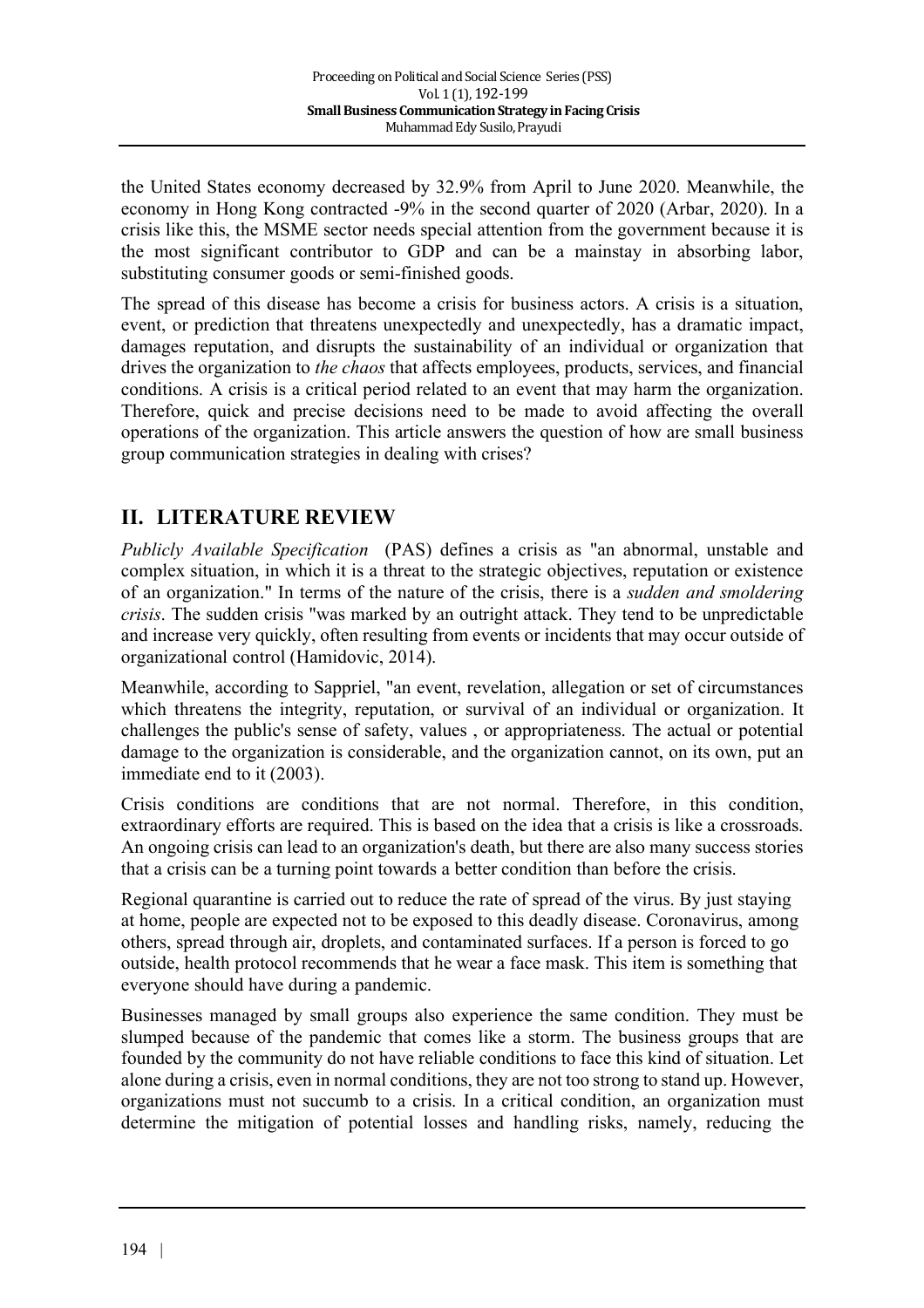possibility of disruption, shortening the period of disruption, limiting the impact of disruption to its main products and services (Hamidovic, 2014).

Some of the effects of the pandemic that caused a crisis for Dewi Kunthi's business group were the cessation of batik orders from consumers. In a crisis like this, people will prioritize more essential needs, such as consumer needs. People also spend money on items that are considered essential, such as medical equipment or materials. Vitamins, food supplements, hand sanitizers, and handwashing soap are considered more important than buying batik cloth.

Stopping orders resulted in the cessation of batik production. Group members no longer attend the workshop. Apart from having nothing to do, they also have to stay at home more often to follow the applicable health protocols. By being at home, health can be maintained, but what about reduced family income? How long will this take? Will the group disband? The questions above are the thoughts of all members and especially the group leader.

This article analyzes the results of research based on the concept of Paul Argenti in dealing with the crisis due to Covid and uses the communication component of Harold Lasswell. The steps to overcome the crisis from Argenti are as follows: Step 1: Create a Team for Centralized Communication; Step 2: Communicate with Employees; Step 3: Communicate Regularly with Customer; Step 4: Reassure Shareholders; Step 5: Be Proactive with Communities (Argenti, 2020).

To make this article to be more systematic and comprehensive, Harold Lasswell's concept regarding the elements of communication is also used, namely Who Says What In Which Channel To Whom with what Effect. This concept was discovered in 1940 and is perhaps the oldest concept not borrowed from other disciplines. This concept is also what makes Communication Science can be recognized as a separate discipline (Sapienza, Iyer, Venstra, 2015).

### **III. RESEARCH METHODOLOGY**

This study used qualitative research methods, namely the research method used to examine natural object conditions, where the researcher is the key instrument, the data collection technique is done by triangulation (a combination of observation, interviews, documentation), data analysis is descriptive and qualitative research results emphasize meaning more than generalization (Sugiyono, 2017: 9). Primary data were obtained from interviews with the chairman and group members of Dewi Kunthi, in Sleman Regency, Yogyakarta Province. Researchers also made observations on group activities during the Covid-19 pandemic. Secondary data were collected from various relevant references.

The data analysis process was carried out from the beginning of the data collection process. Data analysis, according to Moleong (2014: 280), is the process of arranging the order of data, organizing it into a pattern, category, and basic description unit. In the analysis process, there are three main components, namely data reduction, data presentation, and concluding. Data reduction is the process of sorting, abstracting, and organizing research results. The presentation of data is compiling relevant data to make the information obtained is concluded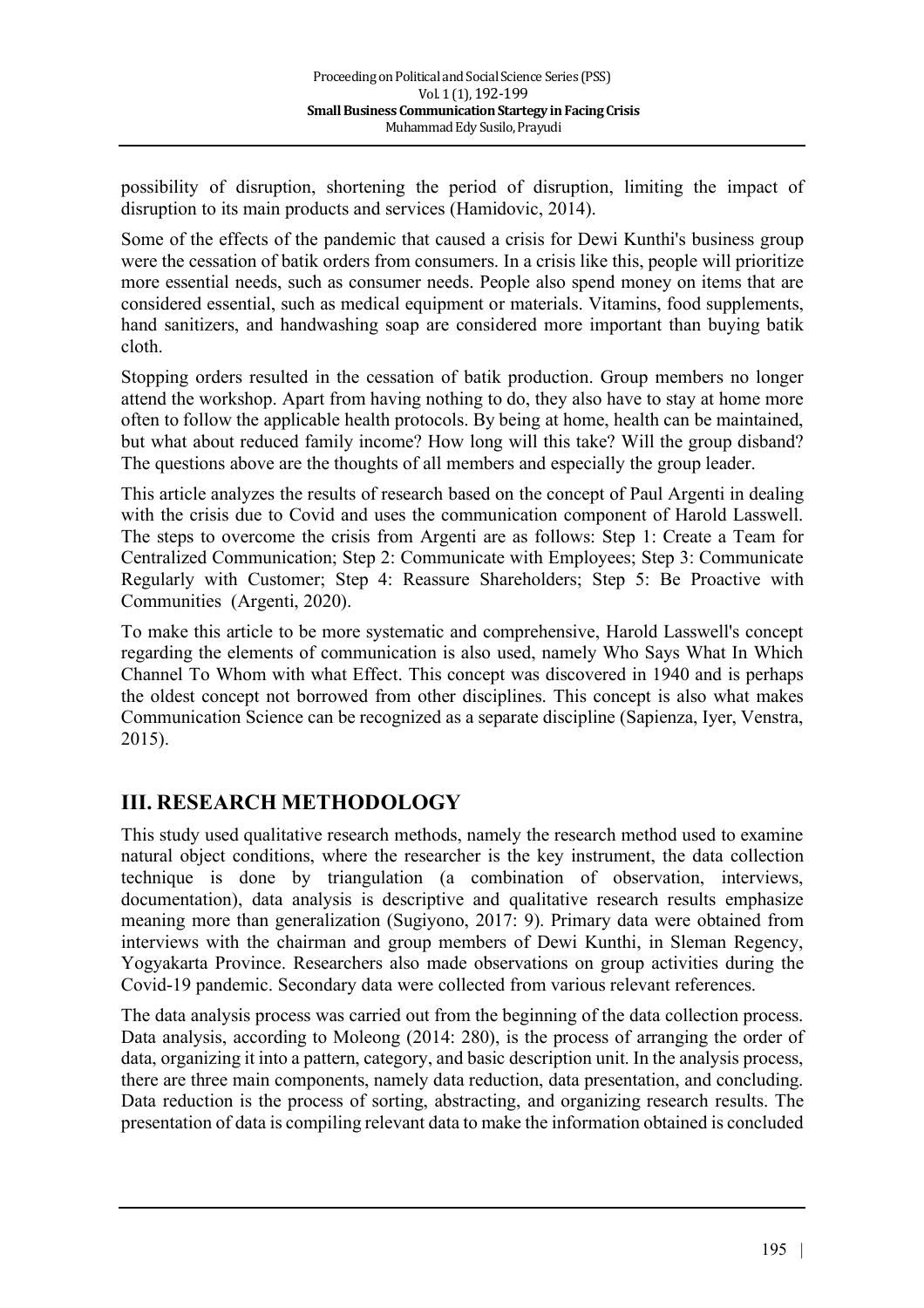and has meaning to answer research problems. Drawing conclusions is an attempt to seek or understand meaning, order, patterns, explanations, or propositions.

## **IV. FINDING AND DISCUSSION**

In crisis conditions, members tend to be inactive because they concentrate on more important things, namely personal and family health. Moreover, this is an official protocol from the government. The group leader saw this as a threat because the low intensity of the meeting could paralyze the group. The group leader can be seen as a communicator, namely the party who designs and delivers messages.

Group activities had been on hiatus for two months, namely May-June 2020. In the third month, he began to think that if there was too long a hiatus in activities, it could cause the group to disband. Group solidity is under threat. In fact, if seen from the group trip, they started this business from scratch, from a condition where they all do not know batik and business. Group spirit must be restored.

Internal group communication is intensified. The group leader gives the motivation to get the group members excited again. Of course, the group leader does not only provide verbal messages to members but also offers activities that the members can do. Members are encouraged to make any product without because, at that time, there are no orders from consumers.

If members are an internal part of the communicator, actually at the same time the group also has an external part. That section is the Department and Trade and of Industrybatik groups in Sleman regency who are members of the "Mukti Manunggal Community". So far, Disperindag is a companion as well as a source of orders for batik products. Most of the orders were in the form of a uniform batik with the "salak parijotho" motif, which is a typical Sleman batik.

In this pandemic situation, Disperindag took the initiative to make thousands of face masks with batik motifs. This item is a new product produced by the group. So far, they only produce batik, and some are sewn into ready-to-wear clothes. Making masks is not only challenging but can also raise the spirit of the group.

The chairman also has the initiative to diversify products by making laptop bags, travel bags, accessories, and sandals, all of which are made of batik. For the production of sandals, they work with sandal artisans. These items are made, even though no one has ordered them yet, to increase the group's activity. To produce batik like before the crisis, they were constrained by raw materials. The factory where they used to buy more cloth (white batik cloth), Primisima, in Sleman Regency, had stopped operating.

External communication with the community continues to be intensified. Disperindag Sleman founded the Mukti Manunggal community or association in 2016 with 27 groups as members. The purpose of establishing this association is to assist MSMEs with quality and character where they can increase the welfare of members by producing high-quality batik. In this condition, the association plays a significant role. They are all going through the same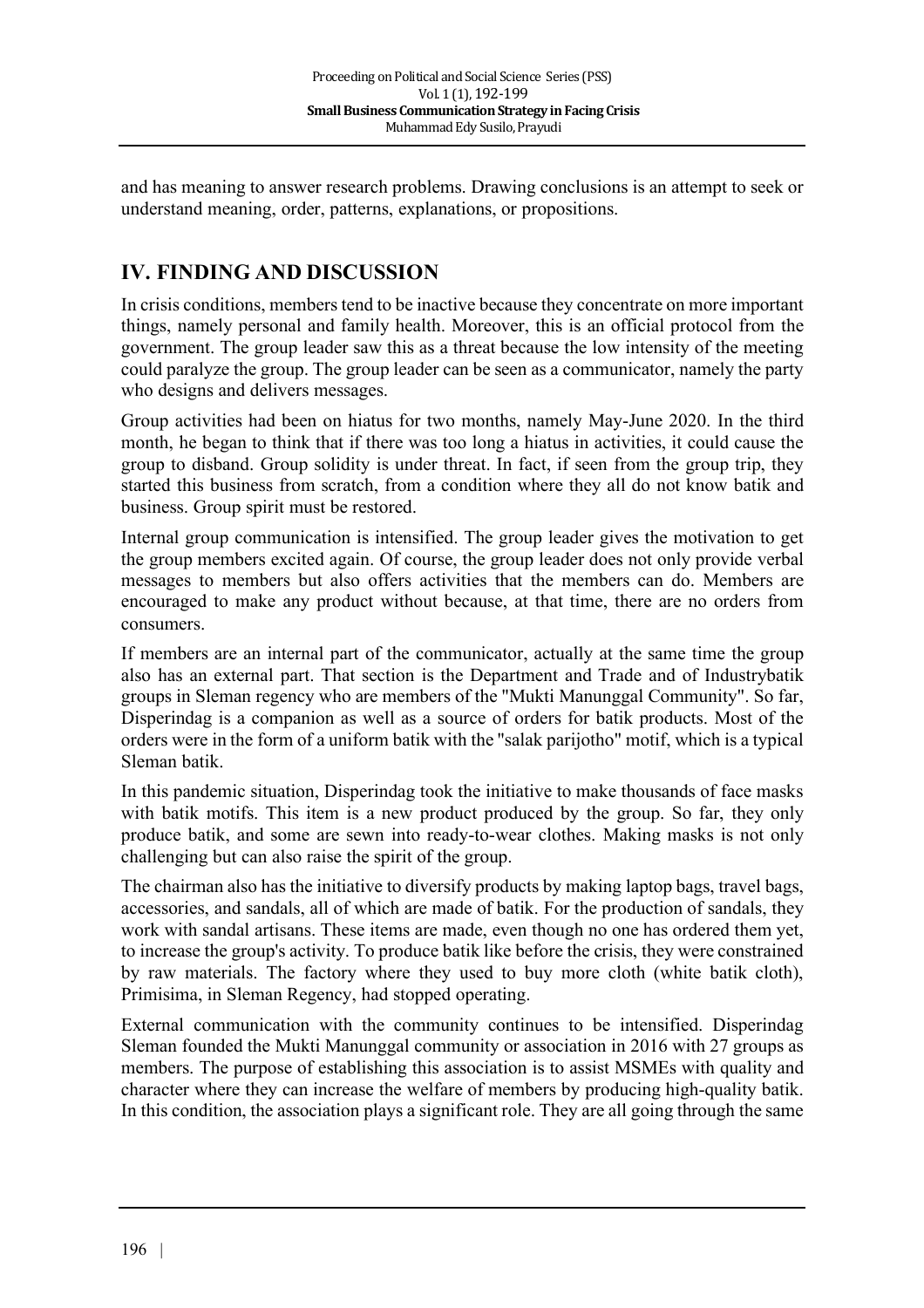crisis and need to synergize with each other. As the name implies, in the association, they can work together and not compete.

The group needs to convey a message (says what) to the community that they still exist. The message consists of two aspects: the content of the message and the symbols used to express it. The content of the message tries to remind people that this group is still active even in crisis conditions. The content can be divided into two, namely verbally to audiences who can be met directly and through the media.

Talking about the media, this falls into "which channel" in Lasswell's term. The media chosen are mass media and social media. Networks in the mass media are obtained from lecturers who assist the group. During the pandemic, at least two pieces of news about this group were reported by reputable online media and conventional newspapers. This gives confidence for the whole group to move even though the conditions are still in crisis. Mass media does have a conferral status (Lemert, 2006). Everything that is covered by the media is considered to have higher importance.

This business group has long had social media accounts, namely Facebook and Instagram. However, they do not regularly update their status. Based on informants' information, they are not confident about posting something about their products on social media. They also feel stuttering information because they feel they are too old to post on social media. For information, all group members are over 35 years old. Another reason cited by the informants was that they did not have time to be active on social media. Their time has been divided between developing the group and taking care of their respective households.

The accompanying lecturer who carried out community service in this group tried to encourage the group to optimize social media as a medium of marketing communication. However, it is not easy to grow the confidence of group members who are not familiar with communication technology. On the other hand, they also need to be trained to take pictures, edit, and write interesting captions.

So far, they only use the Whatsapp (WA) chat application to market their products. Some group members have the habit of uploading statuses about products on the most popular chat application in Indonesia. Their target is all the people on their contact list, such as friends, neighbors, or relatives. Thus, each group becomes a sales force for the group.

In the audience and impact elements, they adjust to the media used, namely mass media and social media. That is, the coverage of the audience spans from the geographical side and various other characteristics. Understanding of the product also varies. Audiences who do not know can provide information, for audiences who already know will remind people of the product or even persuade them to buy the product.

Knowledge of marketing and skills in using social media is a prerequisite for getting the attention of the audience. The production process is stable so that organizations need to develop marketing aspects. Hopefully, when the pandemic ends "Dewi Kunthi" has already been one step ahead.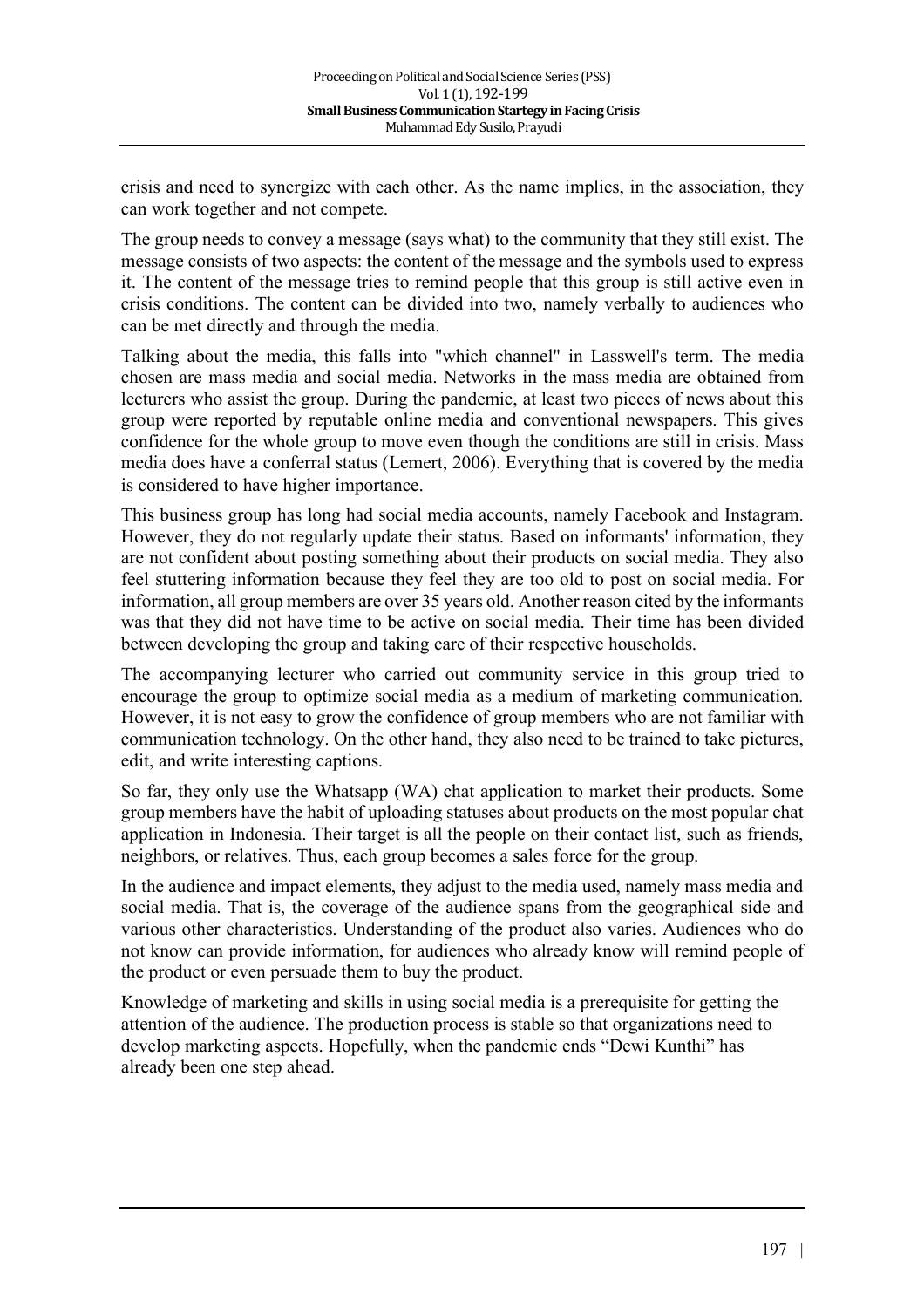## **V. CONCLUSION AND FURTHER RESEARCH**

The author observes how Dewi Kunthi's business group tries to deal with the crisis using Lasswell's model. However, the results showed that the communicator element is an essential element. Managers have the tenacity to maintain team spirit and solidity. In a crisis, the production process comes to a halt. Member does not have any activity at work. When it drags on, the enthusiasm to work decreases. The group leader observed members who had given up hope and would not continue activities in the group.

In this crisis, the group leader tries to increase the morale of the members on the one hand and establish communication with the network of other batik producers in the Sleman district. Other batik producers also have the same problem, namely the lack of production and the uncertainty of the situation due to the pandemic. Thus, the group does not feel alone and can provide mutual *support.* As a result, group members experienced an increased enthusiasm for work.

After strengthening group solidity, they tried to intensify outgoing communication using mass media and social media. Media has the advantage of being able to reach large numbers of targets. Dewi Kunthi's batik group did not think much about the economic aspect because the conditions were not yet possible. The batik producing group "Dewi Kunthi" used the steps described by Argenti. They created an innovation, namely by diversifying the product. This is a local genius and needs to be researched in the future. However, this study has a limitation on the short duration of the study. In qualitative research, the longer the researcher is in the field, the better the quality of the research will be.

### **REFERENCES**

- Arbar, Thea Fathanah, 3 Maret 2020, Negara-negara Ini Resesi karena Corona, *CNBC Indonesia*, https://www.cnbcindonesia.com/news/20200803111313-4-177044/negaranegara-ini-resesi-karena-corona
- Argenti, Paul, 13 Maret 2020, Communicating Through the Coronavirus Crisis, *Harvard Business Review,* https://hbr.org/2020/03/communicating-through-the-coronavirus-crisis
- Bahtiar, Rais Agil, Juli Panglima Saragih, Dampak Covid-19 Terhadap Perlambatan Ekonomi Sektor Umkm, Kajian Singkat Terhadap Isu Aktual Dan Strategis, *Bidang Ekonomi Dan Kebijakan Publik, Pusat Penelitian Badan Keahlian DPR RI,* Vol. XII, No.6/II/Puslit/Maret/2020
- Hamidovic, Haris, Volume 5, 2012, An Introduction to Crisis Management, *ISACA JOURNAL*, https://www.researchgate.net/publication/254864017
- Haryanti, Dewi Meisari, Isniati Hidayah, 2018, Potret UMKM Indonesia: Si Kecil yang Berperan Besar, UKM INDONESIA, https://www.ukmindonesia.id/baca-artikel/62
- *Lemert, James,* Status Conferral and Topic Scope, *Journal of Communication*, Volume 19, Issue 1, March 1969, published 2006, https://academic.oup.com/joc/articleabstract/19/1/4/4560868?redirectedFrom=fulltext
- Moleong, Lexy, J. 2014. *Metode Penelitian Kualitatif.* Bandung : Remaja Rosdakarya